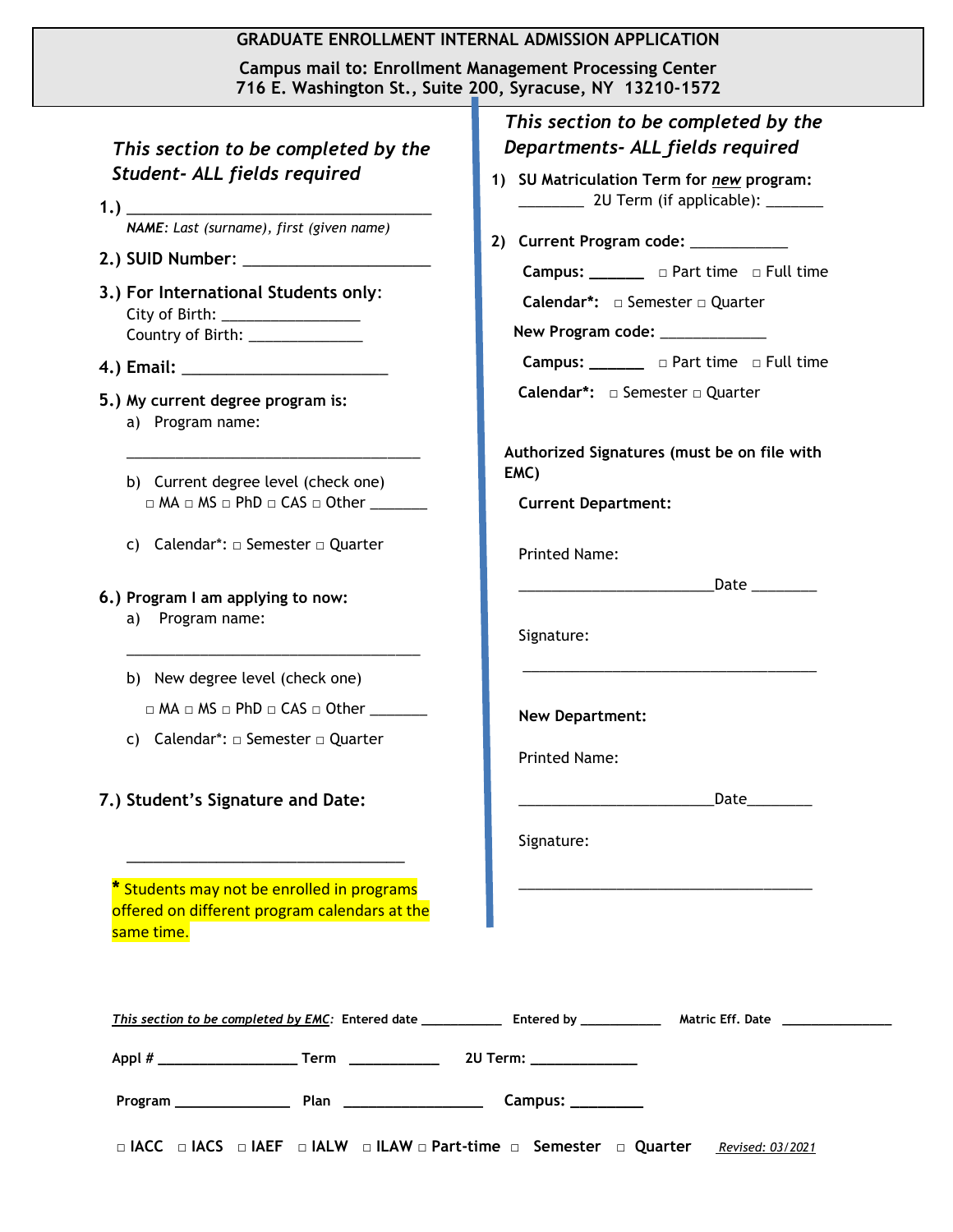## **Instructions:**

- This Form is to be used **only** if a degree program or certificate program is being *added* for a term prior to you completing your first degree.
- If you are *changing* your program, please complete a *PROGRAM/PLAN TRANSFER FORM* and submit it to the *REGISTRAR'S OFFICE*.

**If you have completed a graduate program within the last academic year, will be starting the new degree after graduation from your initial degree (consecutively), or are not currently pursuing a graduate degree, please submit a graduate application form through the regular admission process.**

## **Portion to be completed by the Student:**

- 1.) Print your full name. (last, first name)
- 2.) Print your Syracuse University ID number (SUID).
- 3.) If you are an International Student, enter the city and country in which you were born.
- 4.) Print your email address.
- 5.) a) List the title of your current program. b) Check the degree level of your current program. If it is not listed, please write in the degree in the Other space. c) Enter if you are currently in a semester program or a quarterly program. (Main campus is a semester calendar)
- 6.) a) List the title of your new program. b) Check the degree level of your new program. c) Enter the type of calendar for the new program (semester program or a quarterly program).
- 7.) Sign the form and enter the date you completed the form.

## **Portion to be completed by the Departments:**

**1) Matriculation term**. If this is a 2U program, please indicate the term code (ex. 2US1).

*Only current or future terms are allowed for CAS programs. You may not back date a CAS.*

- **2) Current program code**. Please indicate the campus (ex. ONL2U), if full or part-time, and if the program is offered by semester or quarterly.
- **3) New program code**. Please indicate the campus, if full or part-time, and if the program is offered by semester or quarterly. **Students may not be enrolled in programs offered on different program calendars at the same time, i.e., Main (semester) & 2U (Quarterly).**

**Authorized signatures**: Only authorized signatures on file with Enrollment Processing will be accepted. Signing acknowledges the student is currently enrolled in the degree program(s) listed on this form and **has been accepted into the new degree program**. If you are not admitting and matriculating the student at this time, the student must complete the standard on-line Graduate application and will be considered for admission in the next cohort. In this case, please contact Isabel Jimenez (imjimene@syr.edu) for an application fee waiver.

If the student is currently matriculated in a dual degree program, both departments must sign. **This includes programs at ESF or the College of Law**.